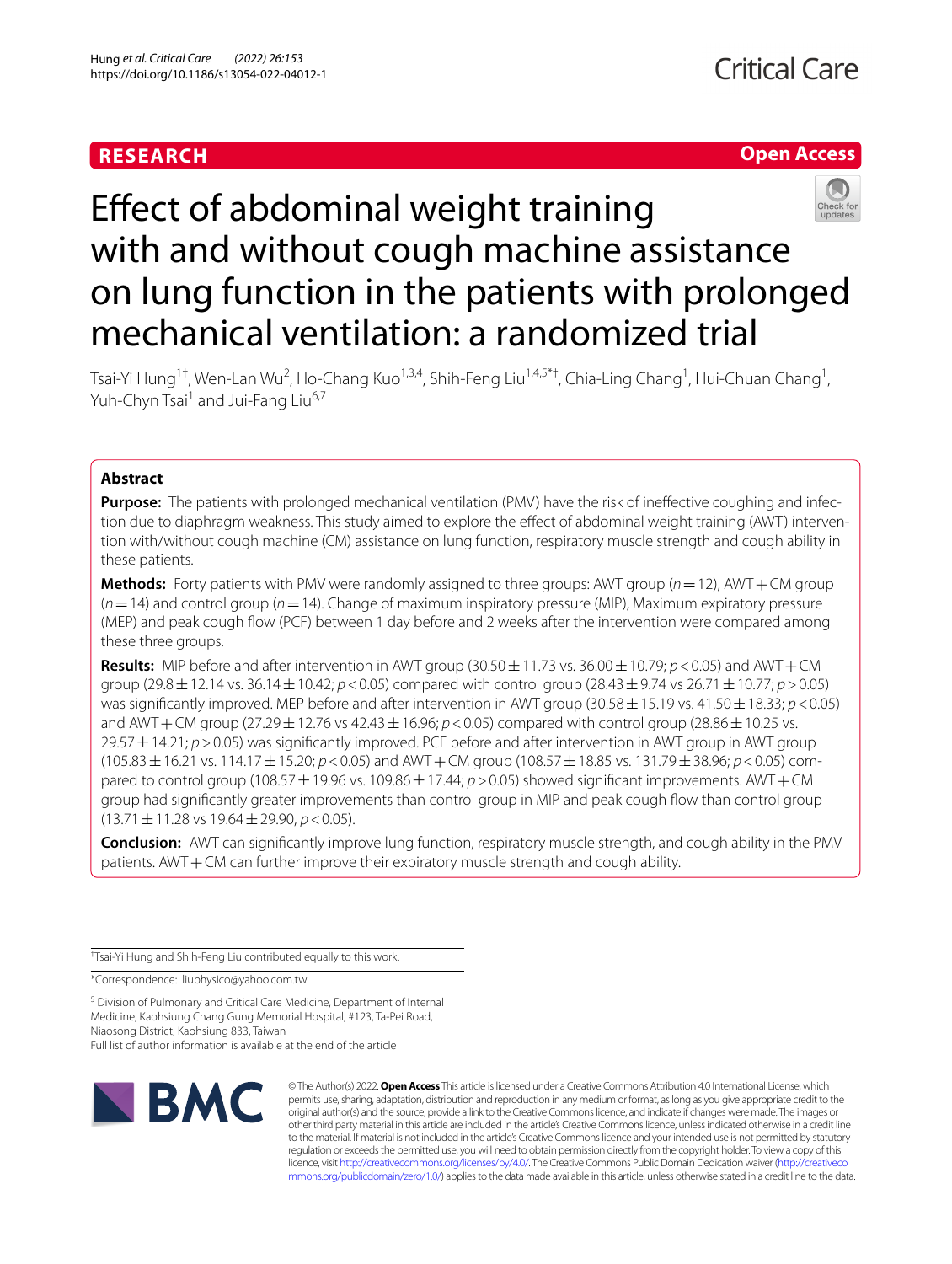*Trial registration* ClinicalTrials.gov registry (registration number: [NCT0529538](https://clinicaltrials.gov/ct2/show/NCT0529538) retrospectively registered on March 3, 2022).

**Keywords:** Prolonged mechanical ventilation, Weaning ventilator, Abdominal weight training, Cough machine

# **Introduction**

The respiratory muscles are composed of the diaphragm, the internal and external intercostal muscles, and the abdominal muscles. The diaphragm plays a key role in the process of breathing. Ventilator support can lead to diaphragmatic weakness, and animal and human biopsies have shown that short-term mechanical ventilation can lead to the early stages of diaphragmatic fber atrophy. Levine found that in human biopsy specimens, after 18 and 69 h of mechanical ventilation, the crosssectional areas of slow and fast muscles were reduced by 57% and 53%, respectively, resulting in signifcant atrophy of diaphragm muscle fibers. This may be related to increased diaphragm muscle proteolysis during periods of inactivity [\[1](#page-8-0)]. Measurements of the diaphragm using ultrasounds show that increases in the thickness of the diaphragm can lead to longer ventilation times, while decreases in the thickness can reduce the strength of the inspiratory muscles. These conclusions indicate that increase in the thickness of the diaphragm is related to overloading the muscle [\[2](#page-8-1)]. Animal experiments have confrmed that diaphragmatic myofbroblasts produce diaphragmatic dysfunction due to structural damage or atrophy, which was called ventilator induced diaphragmatic dysfunction [\[3](#page-8-2)]. Respiratory muscle dysfunction can also increase the chances of respiratory muscle weakness and lung infections when coupled with the prolonged use of ventilators; it can be one of the factors for failure to wean off the ventilator. Therefore, ventilator weaning training should be started as soon as possible. The difficulty and duration of the ventilator weaning process can be divided into three parts: simple, difficult, and prolonged weaning from the ventilator. Difficult and prolonged weaning will increase incidence rates of the intensive care unit, while prolonged weaning from the ventilator increases mortality rates [\[4](#page-8-3)]. In the integrated care system for long-term ventilator-dependent patients, the use of a ventilator for  $\geq$  21 consecutive days, at  $\geq$  6 h a day, and for 5 days uninterrupted is referred to as longterm ventilator dependence [\[5](#page-8-4)]. Most of this group have multiple comorbidities and are bedridden over the long term. The contraction strength of their respiratory muscles and skeletal muscles is reduced, and because they cannot cough well enough, they can sufer from the accumulation of sputum and lung collapse. Several past studies have indicated that early intervention with pulmonary

rehabilitation exercises can improve respiratory muscle capacity and physical activity tolerance [[6\]](#page-8-5).

Pulmonary rehabilitation exercises can be divided into general exercise training (e.g., resistance training or weight-bearing/non-weight-bearing exercises for the limbs) to increase muscle strength and endurance and improve physical function, and respiratory muscle training. Lung recovery exercises for long-term ventilatorassisted patients are mostly based on respiratory muscle training, including respiratory muscle resistance training, threshold pressure training, and load training on the diaphragm and respiratory muscles [\[7](#page-8-6)]. Abdominal weight training is also used, in which the intra-abdominal pressure increases when the abdominal muscles contract as a result of diaphragmatic pressure differences. This stimulates the contraction of the diaphragm, which in turn strengthens the diaphragm and respiratory muscles [[8\]](#page-8-7). In addition, using the cough assist machine Comfort Cough II (CC20), the positive inspiratory pressure is instantly converted into a high-fow expiratory negative pressure, which generates a strong pressure diference on the respiratory tract to simulate coughing, increase the peak flow of the cough, and effectively clear the respiratory tract if secretions and restore cough functions [[9\]](#page-8-8). Fewer past studies have examined the short-term benefts of using a cough assist machine and abdominal weight training on respiratory muscles and cough function in patients with long-term ventilator use. Therefore, this study mainly explored the efect of abdominal weight training assisted by a cough assist machine on the lung function of long-term ventilator patients.

# **Material and methods**

# **Study design and setting**

This study was a randomized controlled trial with a study period of August 21, 2019 to August 13, 2020. Subjects were recruited at Kaohsiung Chang Gung Memorial Hospital, a medical center in southern Taiwan, and the study site was in a subacute respiratory care center. Subjects were accepted after evaluation to determine they met the requirements and after informed consent was obtained. The study was reviewed and approved by the hospital's Institutional Review Board (IRB: 201900885B0A3) prior to subject enrollment. This study aimed to explore the intervention of abdominal weight training (AWT) with/ without cough machine (CM) on lung function,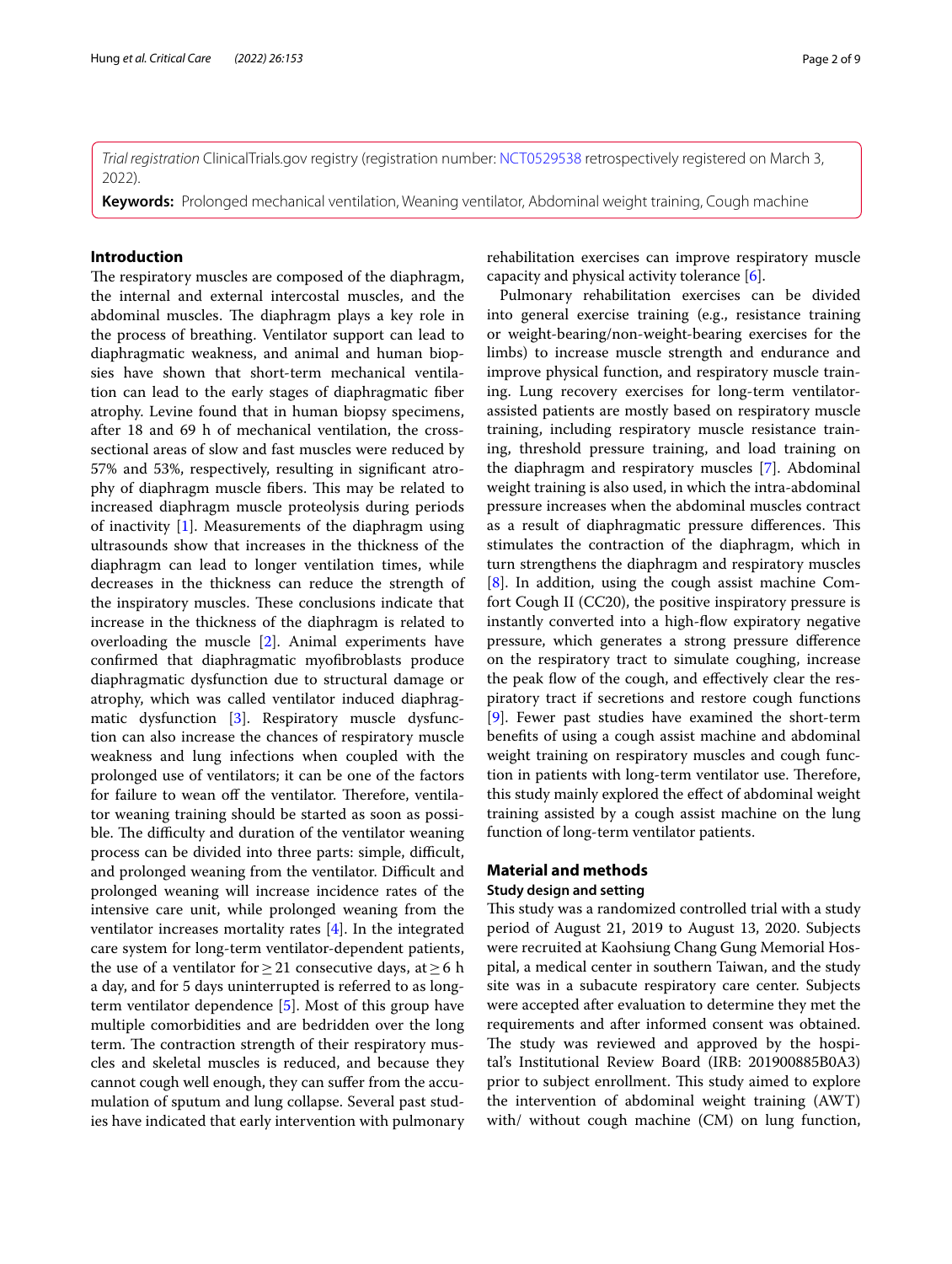respiratory muscle strength and cough ability in the patients with prolonged mechanical ventilation (PMV).

# **Study participants**

Subject enrollment criteria: (1) Invasive ventilator users, (2) Hemodynamically stable, (3) Intubated endotracheal tube or tracheotomy tube, (4) Clearly conscious and cooperative, (5) Vital capacity  $(VC)$  < 10 ml/kg; Exclusion criteria: (1) Unconscious or unwilling to sign the informed consent form, (2) No spontaneous breathing, (3) Active bleeding with unstable hemodynamics, (4) Acute infection symptoms, (5) Abdominal distension, digestion problems (including nausea and vomiting), (6) Severe heart failure (ejection fraction  $\leq 30\%$ ), (7) Unhealed wounds in the chest and abdomen, (8) Bullous emphysema, (9) Sensitive pneumothorax or mediastinal pneumothorax, (10) Recent history of traumatic stress, (11) Acute head and neck injury (unless the injury site is immobilized), etc. According to the order of enrollment, the participants were randomized into  $AWT + CM$ group, AWT group and control group in sequences as showed in flow diagram (Fig. [1](#page-2-0)).

### **Interventions**

Abdominal weight exercise training (sandbag) is maintained for 30 min; the starting weight is 1–2 kg, and the previous day's weight is maintained each day as well as adding 0.5 kg daily. Cough machine training is based on the cough assist machine Comfort Cough II (CC20), in which the inhalation and exhalation times are adjusted to 1–3 s, and the positive and negative pressure of the lower pressure  $10-15$  cmH<sub>2</sub>O is gradually increased to  $30-40$  $cmH<sub>2</sub>O$  for the first time, 4–6 cycles/time, repeated 4–6 times, twice a day, fve days a week, until the subject is weaned off the ventilator or transferred out of the ward. A modifed Borg scale was used as an indicator of perceived dyspnea [[10\]](#page-8-9).

<span id="page-2-0"></span>

# **Outcome Measure**

The primary outcome included the change of maximum inspiratory pressure (MIP), maximum expiratory pressure (MEP), and vital capacity change between 1 day before and 2 weeks after the intervention. The secondary outcome included the outcome of weaning from the ventilator and disease severity after the intervention among three groups.

#### **Clinical variables**

The basic information of subjects, the days of intubation, the total number of days of ventilator use, and the number of days of ventilator use in the subacute respiratory care center were collected. Respiratory function was monitored using an nSpire Haloscale Standard spirometric meter and pressure meter (Nuwass Instrumentation and Control Inc., Taiwan), which measure the parameters related to lung volume, including vital capacity (VC), tidal volume (TV), rapid shallow breathing index (RSBI), peak expiratory flow (PEF), and peak cough flow (PCF). An intensive care physiological monitoring system (Philips IntelliVue MX600), continuously measured heartbeat, respiration, blood pressure, pulse blood oxygen concentration, etc.

# *Statistical analyses*

Basic descriptive statistics are presented as the mean and standard deviation. Because the distribution of the statistical population is unknown and the sample size is small, a nonparametric analysis method was used. The pretest data between groups were tested using the Kruskal–Wallis test. The Wilcoxon test was used to compare and analyze the diferences between the groups before and after the test. The changes in the volume parameters, pulmonary function parameters and disease severity were tested using the Kruskal–Wallis test between groups, and then the Mann–Whitney test was used for post-hoc independent sample analysis between each group (two groups).

The number of samples accepted is estimated to have an explanatory power=80%, moderate correlation effect size  $f=0.25$ , error value  $\alpha = 0.05$ . The before and after measurements of the three groups are calculated using the G\*Power software, sample size error  $\alpha$  = 0.05, efect size and test power were analyzed and calculated post-hoc. The SPSS 20 software was used for statistical analysis, and  $p \le 0.05$  was used as the threshold for statistical signifcance.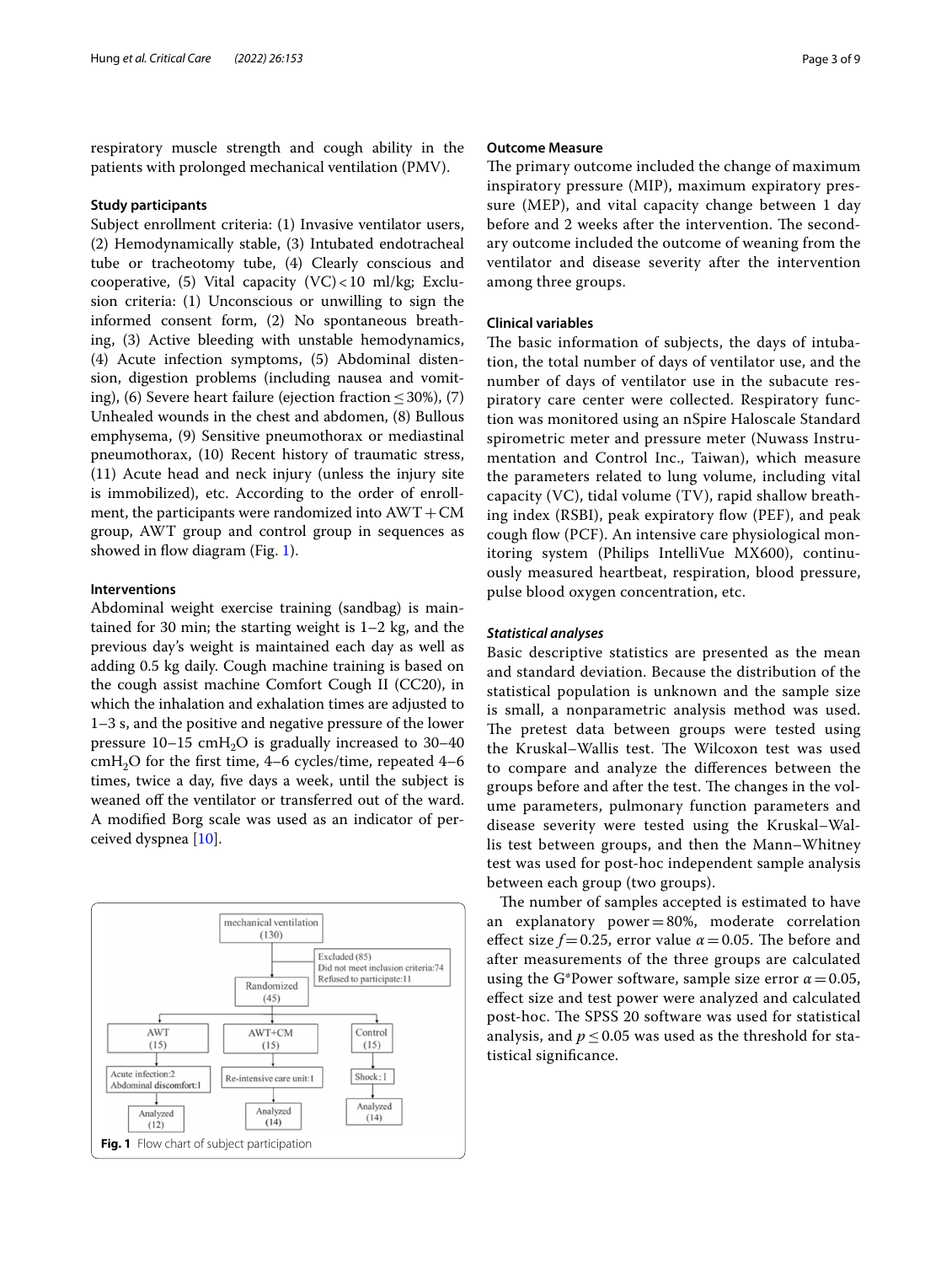# **Results**

### **Flow chart of subject participation**

There were 130 patients in the subacute respiratory care center during the study period, and 45 patients were eligible for admission. Among them, the participation of 5 patients (12%) was terminated, including 2 patients with acute infection and 1 patient with abdominal pain and discomfort in the abdominal weight group; 1 patient with neuromuscular disease in the  $AWT+CM$  group who was transferred to the intensive care unit; and 1 patient in the control group who went into shock (Fig. [1](#page-2-0)).

## **Baseline characteristics of study participants**

Forty patients with ventilator use were accepted for a randomized controlled trial and had the basic necessary con-ditions to be subjects in the study (Table [1](#page-3-0)). Their disease types were mostly pulmonary and respiratory diseases. The numbers of the AWT group, the  $AWT+CM$  group, and the control group were, respectively, 4 (33.3%) versus 7 (50%) versus 7 (50%), of which 6 had COPD. Clinical variables including age, gender, weight, body mass index, total duration of mechanical ventilation (days), ventilator days during respiratory care center (days), length of stay during respiratory care center (days), Charlson Comorbidity Index, APACHE II score, the percentage of tracheostomy, and primary problems at admission to

<span id="page-3-0"></span>

|  | <b>Table 1</b> Baseline characteristics of study participants |  |
|--|---------------------------------------------------------------|--|
|  |                                                               |  |

respiratory care center, showed no signifcance among three groups.

# **Lung function, respiratory muscle strength, and coughing ability before and after intervention**

The effects of respiratory function parameters, respiratory muscle strength, and cough efficacy are shown in Table [2](#page-4-0). Lung function: After training, the VC of the AWT group improved by 8% ( $p=0.433$ ), and the AWT+CM group improved by 27% ( $p=0.023$ ). The AWT group improved its RSBI by 15% ( $p=0.034$ ) and TV by 22% ( $p = 0.012$ ). The AWT + CM group improved its RSBI by 18% ( $p=0.055$ ) and TV by 14% ( $p=0.167$ ). There were significant differences in both groups that received training, but there was no signifcant diference in the control group. Respiratory muscles: The maximum inspiratory pressure (MIP) of the AWT group improved by 18% ( $p = 0.011$ ), and the AWT+CM group improved by 21% ( $p = 0.011$ ); There was a 36% ( $p = 0.033$ ) improvement in the maximum expiratory pressure (MEP) in the AWT group and a 55% improvement in the  $AWT+CM$ group ( $p=0.001$ ). There were significant differences in both groups that received training, but there was no signifcant diference in the control group. PCF in the AWT group in terms of cough efficacy:  $105.83 \pm 16.21$ increased to  $114.17 \pm 15.20$ , an improvement of 8%  $(p=0.011)$ ; PCF in the AWT + CM group:  $108.57 \pm 18.85$ 

| Variable                                    | AWT $(n=12)$<br>mean $\pm$ SD | $AWT + CM (n = 14)$<br>mean $\pm$ SD | Control ( $n = 14$ )<br>mean $\pm$ SD | p-value |
|---------------------------------------------|-------------------------------|--------------------------------------|---------------------------------------|---------|
| Age (years)                                 | $72.08 \pm 10.88$             | 73.50 ± 10.73                        | $67.79 \pm 9.98$                      | 0.335   |
| Sex (male/female)                           | 6/6                           | 8/6                                  | 8/6                                   | 0.917   |
| Weight (kg)                                 | $60.40 \pm 15.91$             | $66.43 \pm 14.48$                    | $58.89 \pm 9.66$                      | 0.424   |
| Body Mass Index (BMI)                       | $22.29 \pm 4.69$              | $25.21 \pm 5.03$                     | $22.82 \pm 3.05$                      | 0.258   |
| Total duration of MV (days)                 | 34.83 ± 18.52                 | $37.36 \pm 15.25$                    | $40.57 \pm 16.91$                     | 0.550   |
| Ventilator days during RCC (days)           | $14.08 \pm 12.44$             | $19.14 \pm 12.76$                    | 21.29 ± 14.55                         | 0.381   |
| Length of stay during RCC (days)            | $19.33 \pm 11.59$             | $24.21 \pm 11.81$                    | 25.50 ± 12.88                         | 0.331   |
| Mortality prediction                        |                               |                                      |                                       |         |
| Charlson Comorbidity Index, CCI             | $6.83 \pm 1.64$               | $7.00 \pm 2.69$                      | $6.36 \pm 2.76$                       | 0.688   |
| APACHE II score                             | $14.58 \pm 3.66$              | $15.21 \pm 2.81$                     | $14.07 \pm 2.95$                      | 0.673   |
| Artificial airway, n (%)                    |                               |                                      |                                       |         |
| APACHE II score                             | 9(75.0)                       | 11(78.6)                             | 8(57.1)                               | 0.420   |
| Tracheostomy                                | 3(25.0)                       | 3(21.4)                              | 6(42.9)                               |         |
| Primary problems at admission to RCC, n (%) |                               |                                      |                                       |         |
| Pulmonary diseases                          | 4(33.3)                       | 7(50.0)                              | 7(50.0)                               | 0.687   |
| Cardiovascular diseases                     | 5(41.7)                       | 3(21.4)                              | 3(21.4)                               |         |
| Neuromuscular diseases                      | 3(25.0)                       | 3(21.4)                              | 2(14.3)                               |         |

The data are presented as mean $\pm$ standard deviation

 $A =$  Abdominal weight training, AWT group, B = cough machine assisted abdominal weight training, AWT + CM group, C = Control group

\*Kruskal–Wallis measures analysis, *p*<0.05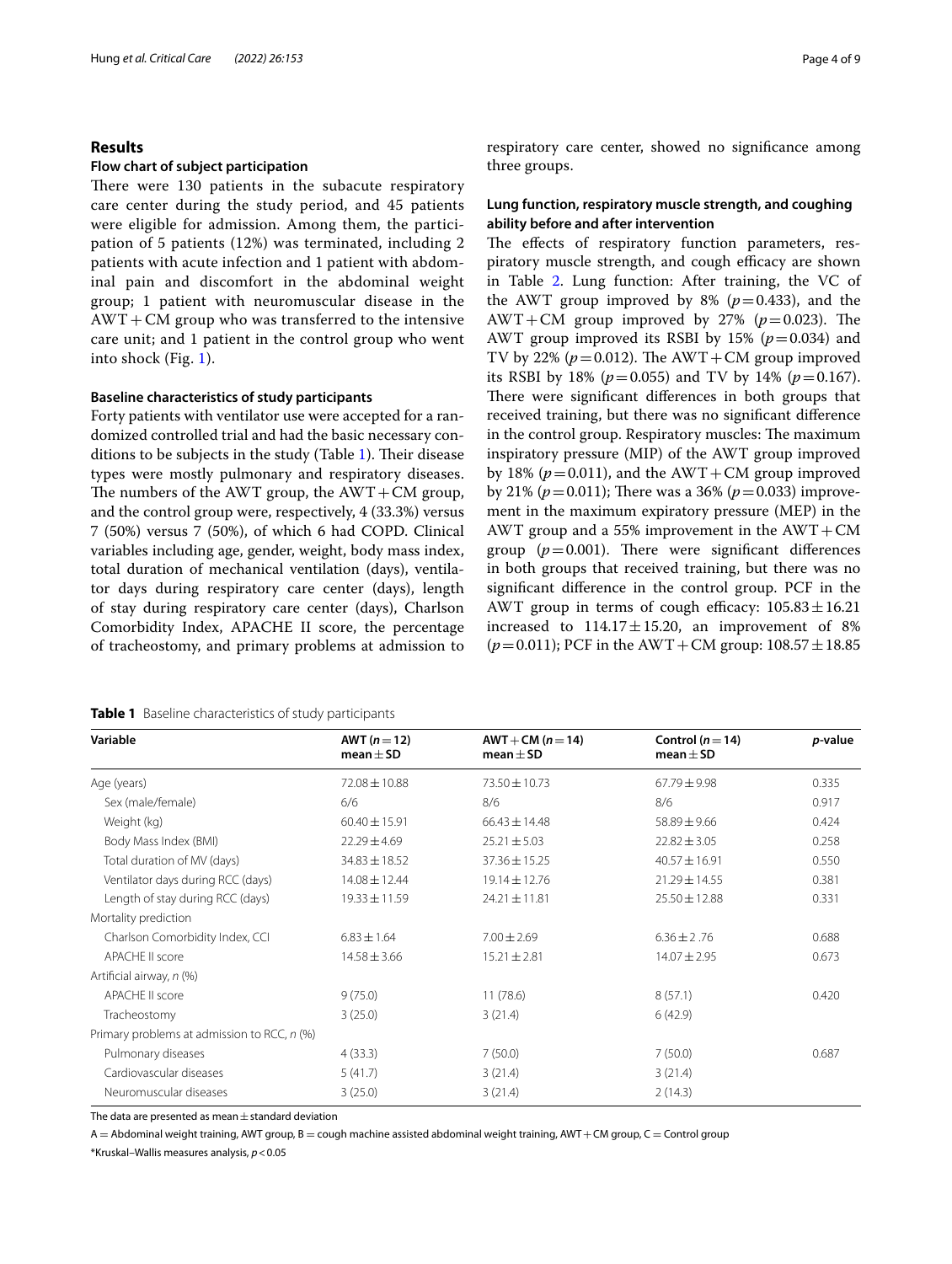<span id="page-4-0"></span>

| Table 2 Comparison of lung function and respiratory muscle |  |  |  |
|------------------------------------------------------------|--|--|--|
| strength and coughing ability of various groups            |  |  |  |

| Variable                   | Group | Pre                | Post                | p value    |
|----------------------------|-------|--------------------|---------------------|------------|
|                            |       | Mean $\pm$ SD      | Mean $\pm$ SD       |            |
| RR (bpm)                   | A     | $24.25 \pm 5.63$   | $25.17 \pm 4.06$    | 0.503      |
|                            | B     | 25.79±5.37         | $23.00 \pm 4.57$    | 0.131      |
|                            | C     | $26.14 \pm 7.21$   | $25.00 \pm 6.84$    | 0.550      |
| <b>RSBI</b>                | A     | 82.50 ± 39.87      | $70.25 \pm 27.10$   | $0.034*$   |
|                            | B     | $90.14 \pm 36.20$  | 70.29 ± 26.46       | 0.055      |
|                            | C     | 97.79±44.88        | 89.36 ± 38.60       | 0.730      |
| TV (ml)                    | A     | 343.50 ± 132.90    | $404.58 \pm 138.35$ | $0.012*$   |
|                            | B     | $315.21 \pm 99.81$ | 359.79 ± 104.27     | 0.167      |
|                            | C     | 278.07 ± 73.09     | 302.07 ± 73.14      | 0.258      |
| VC (ml/kg)                 | A     | $9.95 \pm 4.18$    | $10.80 \pm 3.36$    | 0.433      |
|                            | B     | $10.88 \pm 7.19$   | $13.86 \pm 7.63$    | $0.023*$   |
|                            | C     | $9.42 \pm 6.34$    | $9.38 \pm 5.40$     | 0.646      |
| $MIP$ (cmH <sub>2</sub> O) | Α     | $30.50 \pm 11.73$  | 36.00 ± 10.79       | $0.011*$   |
|                            | B     | 29.86 ± 12.14      | $36.14 \pm 10.42$   | $0.011*$   |
|                            | C     | $28.43 \pm 9.74$   | $26.71 \pm 10.77$   | 0.666      |
| $MEP$ (cmH <sub>2</sub> O) | A     | $30.58 \pm 15.19$  | $41.50 \pm 18.33$   | $0.033*$   |
|                            | B     | 27.29 ± 12.76      | $42.43 \pm 16.96$   | $< 0.001*$ |
|                            | C     | 28.86 ± 10.25      | 29.57 ± 14.21       | 0.900      |
| PEFR(L/min)                | A     | $61.67 \pm 15.72$  | $62.92 \pm 16.85$   | 0.276      |
|                            | B     | 57.86 ± 10.51      | 72.14 ± 35.72       | 0.080      |
|                            | C     | $58.57 \pm 16.10$  | $61.07 \pm 19.82$   | 0.680      |
| PCF (L/min)                | Α     | $105.83 \pm 16.21$ | $114.17 \pm 15.20$  | $0.011*$   |
|                            | B     | $108.57 \pm 18.85$ | 131.79 ± 38.96      | $< 0.001*$ |
|                            | C     | $108.57 \pm 19.96$ | $109.86 \pm 17.44$  | 0.753      |
|                            |       |                    |                     |            |

*RR* respiratory rate, *RSBI* rapid shallow breathing index, *TV* tidal volume, *VC* vital capacity, *MIP/MIP* maximal inspiratory/expiratory pressure, *PEF* peak expiratory flow, PCF peak cough flow

 $A =$ Abdominal weight training, AWT group,  $B =$ cough machine assisted abdominal weight training,  $AWT+CM$  group,  $C=Control$  group

Comparison of Lung Function and respiratory muscle changes (post-study vs pre-study)

\**p*<0.05 are marked as bold

increased to  $131.79 \pm 38.96$ , an improvement of 21%  $(p=0.001)$ . There was no significant difference in the control group. Compared to the control group, the difference between the pre- and post-measured values for cough efficacy in the  $AWT + CM$  group showed significant differences in PCF ( $p=0.030$ ) and MEP ( $p=0.035$ ) (Fig.  $2$ ). There was no significant difference in the control group.

# **Outcome of weaning from the ventilator and disease severity after the intervention**

After AWT+CM intervention, the disease severity of patients who had long-term difficulty weaning from the ventilator were compared with APACHE II: there was an improvement of 20%  $(p=0.014)$ , which represented a significant difference (Table  $3$ ). The overall average age was over 70 years old, and the average number of days on the ventilator was  $37.73 \pm 16.58$ . Ventilator weaning success rate: 11 in the AWT group (97.7%), 11 in the  $AWT+CM$  group (78.6%), and 11 in the control group (78.6%). Re-intubation rate: 2 in the AWT group (16.7%), 0 in the  $AWT+CM$  group (0%), and 3 in the control group  $(21.4\%)$ . The AWT group had fewer days of ventilator use. In the  $AWT+CM$  group, the success rate of weaning from the ventilator was 78.6%, but there were no signifcant diferences in the number of ventilator days and re-intubation rates. Compared with the training groups, the control group had more days of ventilator use.

# **Discussion**

Prolonged mechanical ventilation (PMV) accounts for 15% of the subjects undergoing the ventilator weaning process, and advanced age and underlying lung disease are factors that lead to difficult and prolonged weaning [\[11\]](#page-8-10). Respiratory failure from pneumonia and pulmonary and respiratory diseases are the most common causes of prolonged weaning, which have an impact on the mortality during hospitalization and the success rate of extubation. A 2011 study divided the number, time, and duration of spontaneous breathing trials into simple, difficult, and prolonged ventilator weaning [[12,](#page-8-11) [13\]](#page-8-12). Past literature suggests that respiratory muscle training is an efective exercise for PMV patients. Inspiratory muscle resistance training and threshold load inspiratory muscle training can increase the maximum inspiratory and expiratory pressure for severely ill patients on mechanical ventilation, COPD patients, or patients with long-term ventilator dependence. This reduces carbon dioxide accumulation in the lungs  $[14, 15]$  $[14, 15]$  $[14, 15]$  $[14, 15]$ . The maximum inspiratory pressure (MIP) indicates the strength of the inspiratory muscle and diaphragm; the maximum expiratory pressure (MEP) indicates the strength of abdominal muscles and intercostal muscles. The maximum inspiratory pressure is related to vital capacity  $[16]$  $[16]$ . Ventilator weaning is based on the spontaneous breathing capacity obtained by dividing the respiratory rate by the tidal volume, which is represented by the rapid shallow breathing index (RSBI). It is a commonly used clinical reference value for predicting successful weaning from the ventilator [[17\]](#page-8-16). A systematic review of inspiratory muscle training in ventilator patients included 10 studies with a total of 394 participants, in which inspiratory muscle strength and endurance, rapid shallow breathing index, and success rate of weaning were analyzed  $[18]$  $[18]$ . In 2018, a systematic review of 15 studies (2159 patients) on the prediction of ventilator weaning or successful extubation used RSBI as the most important predictive tool, followed by age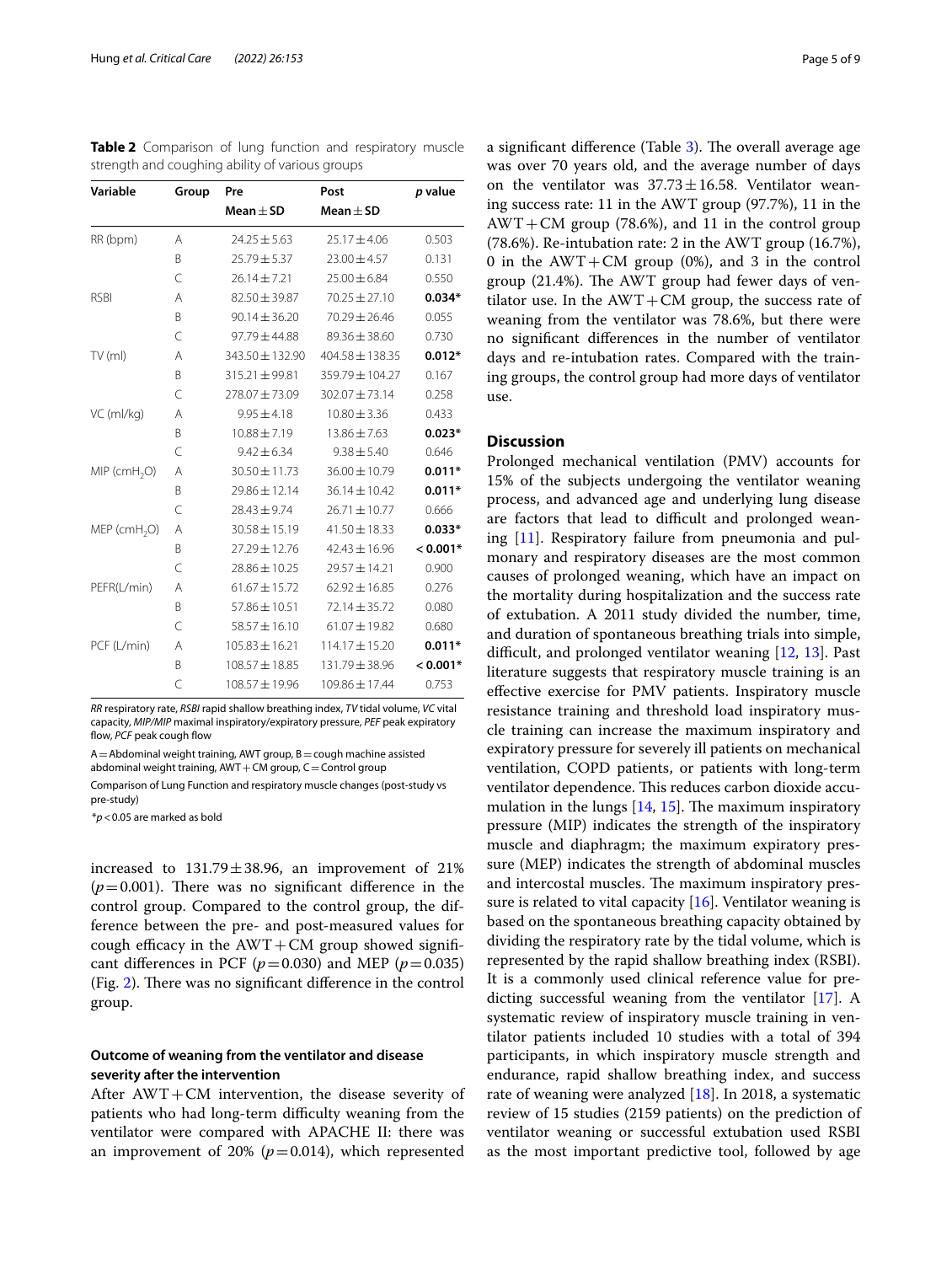

<span id="page-5-1"></span><span id="page-5-0"></span>**Table 3** Disease severity pre- and post-test tween the exercise training and control groups

| Variable | Group | Pre           | Post          | p-value  |
|----------|-------|---------------|---------------|----------|
|          |       | Mean $\pm$ SD | Mean $\pm$ SD |          |
| APACH-II | Α     | 14.58 (3.65)  | 12.17 (2.82)  | 0.076    |
|          | B     | 15.21 (2.81)  | 12.14 (4.09)  | $0.014*$ |
|          |       | 14.07 (2.95)  | 11.86 (3.70)  | 0.054    |

Within-group comparison, pre versus post

 $A = AWT$  group,  $B = AWT + CM$  group,  $C =$  control group

\**p*<0.05

[[19\]](#page-8-18). This information can improve the rate of ventilator weaning and reduced reintubation rates. Chen proposed an inspiratory muscle training and exercise training plan, and designed 10 exercise programs for cardiorespiratory endurance, respiratory muscle strength and muscle stretching to improve lung function and reduce the degree of dyspnea  $[20]$  $[20]$ . There are similarities between Chen's study and this study in their conclusions and the

ethnic characteristics of the subjects. With lung recovery exercise training, statistically signifcant diferences were found in lung capacity and the maximum inspiratory and expiratory pressures ( $p < 0.05$ ). There were no significant diferences in the number of ventilator days, the success rate of ventilator weaning, and re-intubation rates. This may be due to the old ages and pulmonary and respiratory diseases of the subjects.

Cough efficacy declines with age, and researchers have compared and contrasted diferent methods to enhance cough efficacy (Table  $4$ ). Vinken et al. found that when the population has neuromuscular disorders, it causes a 60% reduction in MIP and a 25% reduction in VC. This is associated with chronic muscle weakness and reduced lung compliance, due to the interactions between lung volume and respiratory muscle strength. When there is only respiratory muscle weakness and no pulmonary complications, and the MIP is lower than 30% of the predicted value and VC is lower than 55% of the predicted value, then hypercapnic respiratory failure may occur [[21\]](#page-8-20). Studies have confirmed that  $AWT + CM$  training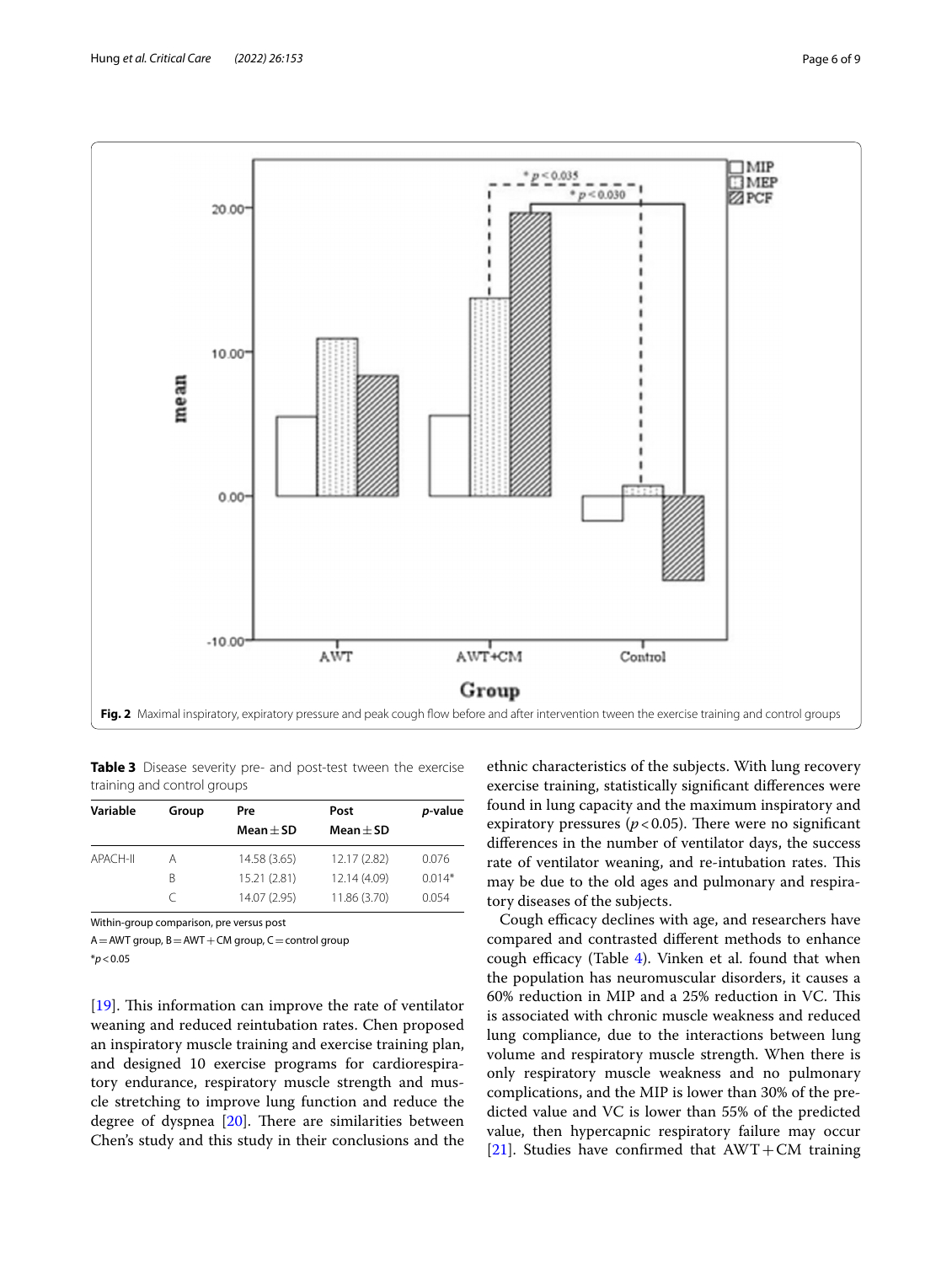<span id="page-6-0"></span>

|                     | Table 4 Research on the effect on cough ability of cough assist machines and manual thrust on abdominal muscles                                                                                                                                        |                                                                                                                                                                                                                                                 |                                                                                                                                                                                                                                                                                                                                                                                                     |
|---------------------|--------------------------------------------------------------------------------------------------------------------------------------------------------------------------------------------------------------------------------------------------------|-------------------------------------------------------------------------------------------------------------------------------------------------------------------------------------------------------------------------------------------------|-----------------------------------------------------------------------------------------------------------------------------------------------------------------------------------------------------------------------------------------------------------------------------------------------------------------------------------------------------------------------------------------------------|
| References          | Study population                                                                                                                                                                                                                                       | Study design                                                                                                                                                                                                                                    | Scoring and indicators                                                                                                                                                                                                                                                                                                                                                                              |
| Kim et al. 24       | Patients with noninvasive ventilator-dependent neuro-<br>muscular disease                                                                                                                                                                              | maneuver, assisted by mechanical in-exsufflator (MI-E), or<br>assisted following a maximum insufflation capacity (MIC)<br>assisted by manual thrust plus MI-E on peak cough flow<br>Comparisons of the effects of unassisted, manually<br>(PCF) | 9.5 ± 10.2 cmH <sub>2</sub> O, improvement of 19.1%; MEP: 25.3 ± 19.6<br>(53.1) when manually assisted following an MIC maneuver,<br>177.2 (33.9) when assisted by MI-E, and 202.4 (46.6) when<br>The PCF (L/min) was 95.7 (40.5) when unassisted, 155.9<br>FVC (ml): 667.4 ± 313.4, improvement of 17.9%; MIP:<br>assisted by manual thrust plus MI-E*<br>cmH <sub>2</sub> O, improvement of 16.0% |
|                     | Lacombe et al. 25 Neuromuscular patients                                                                                                                                                                                                               | Comparison of three cough-augmentation techniques:<br>(MAC), mechanical insufflation-exsufflation (MI-E), and<br>ing (IPPB) combined with manually assisted coughing<br>insufflation by intermittent positive-pressure breath-<br>MI-E + MAC    | All three methods are ineffective: PCF > 4 L/s, average<br>expiratory pressure is 40 cmH <sub>2</sub> O<br>Effectiveness: 6.4 vs 8.3*vs 8.5*<br>Comfort: 6.4 vs 7.0 vs 6.6<br>Visual analog scale:                                                                                                                                                                                                  |
| Sivasothy et al. 23 | 9 normal subjects, 8 patients with chronic obstructive pul-<br>monary disease (COPD), 12 with neuromuscular diseases<br>RMW) with scoliosis, and 8 subjects with RMW without<br>(including 4 subjects with respiratory muscle weakness)<br>scolliosis) | Comparing manually assisted cough and mechanical<br>insufflation                                                                                                                                                                                | Normal: 668 → 624; COPD: 370 ↑ 245*(UEV/L, PVT/ms: 0.8,<br>40); scoliosis with RMW:288 $\rightarrow$ 362(CEV/L, PVT/ms:0.6, 50);<br>cough expiratory volume (CEV) in normal subjects. PCF:<br>There was no difference in peak cough flow (PCF) and<br>$RMW:104 \rightarrow 248*(CEV/L, PVT/ms:0.6, 75)$                                                                                             |
| Liu et al.          | ong-term ventilator patients                                                                                                                                                                                                                           | Comparing cough reinforcement methods: unassisted,<br>abdominal weight training (AWT), cough machine<br>assisted abdominal weight training (AWT + CM)                                                                                           | (MEP) improved by 55%, and the peak expiratory flow (PCF)<br>In the AWT + CM group, the maximum inspiratory pressure<br>(MIP) improved by 21%, the maximum expiratory pressure<br>There was a 27% improvement in VC ( $p = 0.023$ )<br>improved by 21%                                                                                                                                              |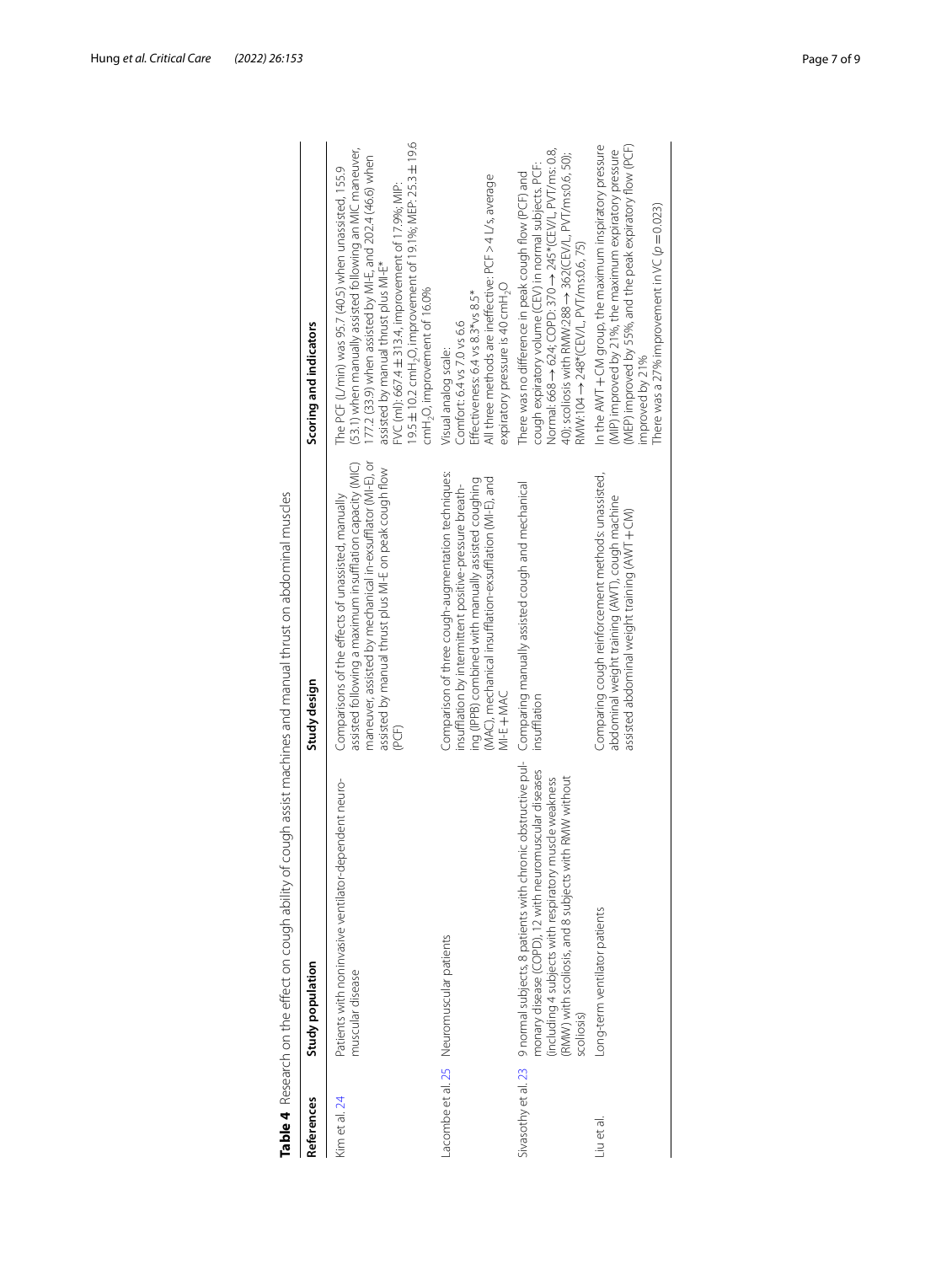increased VC (27%) and MIP improved by 21%, thus improving lung capacity and respiratory muscle strength. In 2013, researchers used the peak cough flow (PCF) as a measure of cough efficacy, and used a cough assist machine to enhance cough function for patients with lung diseases and chronic neuromuscular diseases. The normal value of PCF is 360–400 L/min; subjects with chronic diseases will have values lower than 270 L/min, and subjects with respiratory tract infection will have values of<160 L/min, which increases the risk of ventilator dependence [\[22](#page-8-24)]. For subjects with cervical vertebra injuries, positive pressure is applied to the upper abdomen after inhalation to increase the maximum expiratory fow by 14%-100%, thereby achieving the efect of coughing [[23\]](#page-8-23). For patients with respiratory muscle weakness, Kim showed the efect of unassisted, manually assisted following a maximum insufflation capacity maneuver, assisted by mechanical in-exsufflator, or assisted by manual thrust plus MI-E on peak cough flow. It was found that there is a significant difference on cough efficacy when assisted by manual thrust plus MI-E [\[24](#page-8-21)]. For the three techniques of cough assist machines, intermittent positive pressure breathing (IPPB) combined with manual thrust on the abdomen, and cough assist machine combined with manual thrust on the abdomen, there were signifcant diferences in the visual analog scale/perceived efectiveness (6.4 vs 8.3\* vs 8.5\*) of IPPB combined with manual thrust on the abdomen and cough assist machine combined with manual thrust on the abdomen. However, when the expiratory flow was >  $4L/s$ , there was no significant difference [[25\]](#page-8-22). In this study, the patients were elderly and ventilator-dependent. Similar to the previously mentioned study, the PCFs were all < 160 L/min. In the  $AWT+CM$ group, the PCF increased from  $108.57 \pm 18.85$  to  $131.79 \pm 38.96$ , an increase of 21%. Abdominal weight compression is clinically convenient, simple, and easy. It can also improve respiratory muscle strength (maximum expiratory pressure increases by  $15.1 \text{ cm}H_2O$ , an improvement of 55%). It can improve the efficacy of coughs when combined with cough assist machines.

This study enrolled only a small number of subjects, which may limit the validity of inferred results. The number of subjects, the duration, and the number of centers should be increased in future studies to collect more comprehensive pulmonary function data for respiratory muscle training, including maximum voluntary ventilation (MVV), forced vital capacity (FVC), forced expiratory volume in 1 s (FEV1), peak expiratory flow rate (PEFR) and maximal mid-expiratory flow (MMEF25-75%), thereby gaining a deeper understanding of the benefts of cough machine assisted abdominal weight training. Training should be offered earlier in the intensive care unit, and follow-ups should be conducted.

Discussions should be conducted by combining diseases in the same category. In the treatment ofered in clinical care and domestic research, the abdominal weight can vary between 2 and 5 kg, which is maintained between 15 and 30 min, which indicates a lack of scientifc rigor and makes it difficult to explore the benefits. Future studies may more deeply examine the application of abdominal pressure.

# **Conclusions**

Abdominal weight exercise training improves lung function and respiratory muscle strength, and is easy to perform and easily portable. Cough machine assisted abdominal weight training can efectively improve vital capacity and improve respiratory muscle and cough functions, which can be used as a reference when selecting auxiliary training for respiratory muscles in clinical care.

#### **Abbreviations**

AWT: Abdominal weight training group; AWT+CM: Cough machine assisted abdominal weight training group; CC20: Comfort cough II; VC: Vital capacity; TV: Tidal volume; RSBI: Rapid shallow breathing index; PEF: Peak expiratory flow; PCF: Peak cough flow; MIP: Maximum inspiratory pressure; MEP: Expiratory pressure.

#### **Author contributions**

S.-F.L. had a role in the study conceptualization, methodology, supervision, investigation, formal analysis, writing the original draft, and reviewing and editing. T.-Y. H. had a role in the study conceptualization, investigation, data curation, methodology, software, and writing the original draft. W.-L. W. had a role in the study conceptualization, methodology, formal analysis. H.-C.K. had a role in reviewing and editing the draft. H.-C.C., J.-F, L. Y.-C.T., and C.-L. C. had a role in data curation and formal analysis. All authors read and approved the final manuscript.

#### **Funding**

This research received no external funding.

#### **Availability of data and materials**

The datasets used and/or analysed during the current study are available from the corresponding author on reasonable request.

#### **Declarations**

#### **Ethics approval and consent to participate**

The study was reviewed and approved by the hospital's Institutional Review Board (IRB No. 201900885B0A3) Written informed consent of each participant was obtained. All methods are carried out in accordance with relevant guidelines and regulations.

#### **Consent for publication**

Not applicable.

#### **Competing interests**

The authors declare no confict of fnancial and non-fnancial interests.

#### **Author details**

<sup>1</sup> Department of Respiratory Therapy, Kaohsiung Chang Gung Memorial Hospital, #123, Ta‑Pei Road, Niaosong District, Kaohsiung 833, Taiwan. 2 Department of Sports Medicine, Kaohsiung Medical University, Kaohsiung, Taiwan.<sup>3</sup> Department of Pediatrics, Kaohsiung Chang Gung Memorial Hospital, Kaohsiung 833, Taiwan. <sup>4</sup> Medical Department, College of Medicine, Chang Gung University, Taoyuan 333, Taiwan. <sup>5</sup> Division of Pulmonary and Critical Care